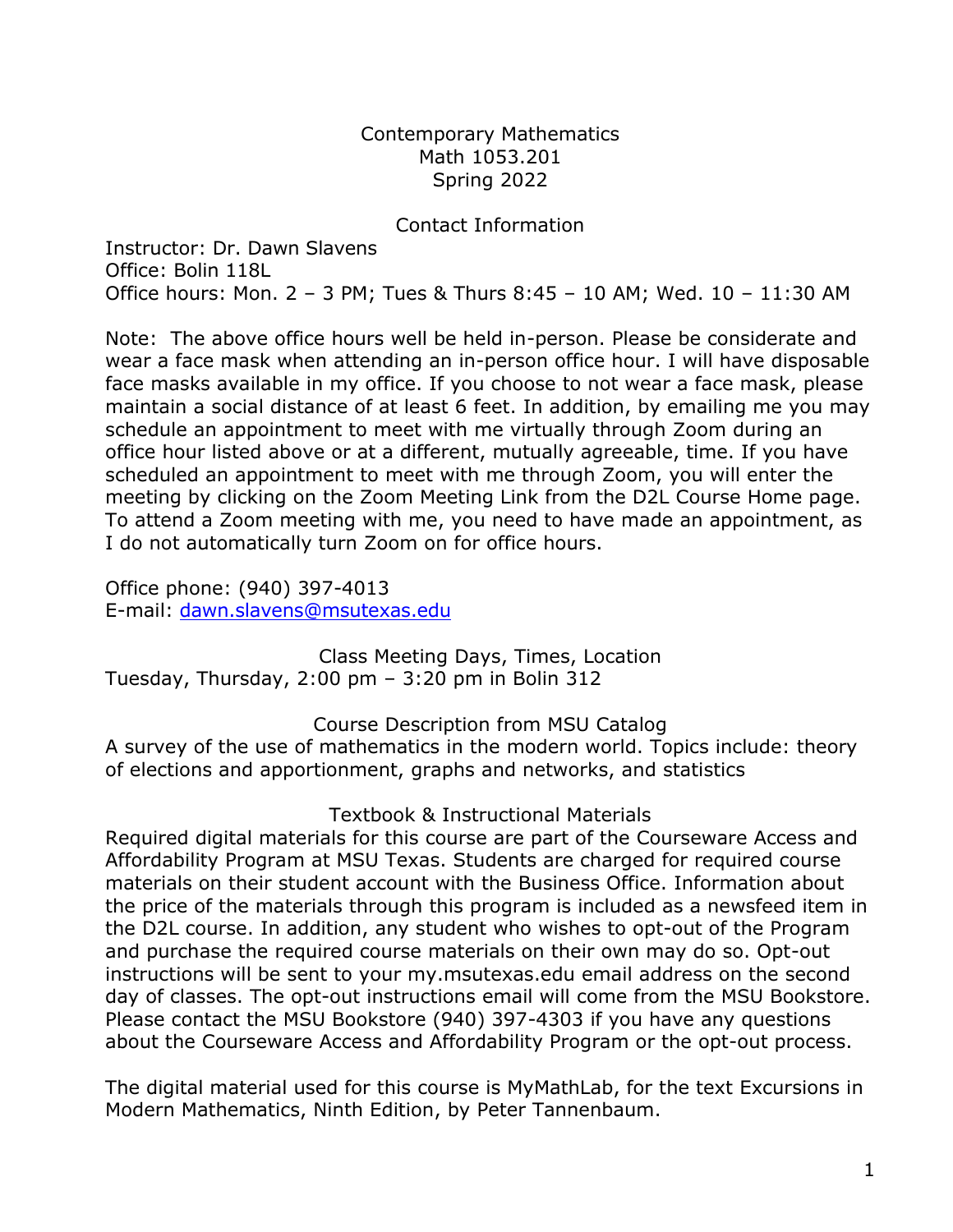An electronic copy of the textbook is available in the MyMathLab course in which you will enroll.

For students that want a physical copy of the textbook, once you enroll in the MyMathLab course, an optional loose-leaf print copy of the textbook may be purchased directly through Pearson at a cost of approximately \$55. Information about how to order the optional loose-leaf copy of the textbook is in the course newsfeed.

Calculator Requirement: Each student will need to have a scientific calculator. Bring your calculator with you to each class meeting. The TI 30X IIS is a scientific calculator that sells for about \$15 through Amazon. You are not allowed to use a calculator on a phone.

Enrolling in and Accessing MyMathLab from within D2L

- 1. To register into your course materials for this course, from within the D2L course click the Pearson MyLab and Mastering "widget/link" that is located on the right side of the D2L Course Home page.
- 2. After clicking the link mentioned in 1.) above, enter your Pearson account **username** and **password** to link your Pearson and D2L accounts. (You have a Pearson account if you have ever used a Pearson MyLab & Mastering product, such as MyMathLab, MyITLab, MySpanishLab, MasteringBiology or MasteringPhysics.) If you don't have a Pearson account, select **Create** and follow the instructions.
- 3. Enter this access code: HSCTEM-GUESS-HAGEN-UNSET-GUSTO-PRIES

(This code has been paid for through your financial account and offers a discount that has been negotiated by your university through the **Courseware Access and Affordability Program**. If you have questions, please send an email to your instructor with your questions.)

If you have a different access code to use, then be sure to opt-out of the **Courseware Access and Affordability Program.** The access code you purchased from another source must be specific to the text *Excursions in Modern Mathematics, 9th Edition, by Peter Tannenbaum*.

Please register for MyMathLab on the first day of class. If you experience any technical issues, then try using Chrome before you do anything else. Pearson products are supported best through the Chrome browser. If you have any trouble with the registration process, be sure to let Dr. Slavens know. It is the student's responsibility to get registered, but if I can help you resolve any technical issue, I will do so.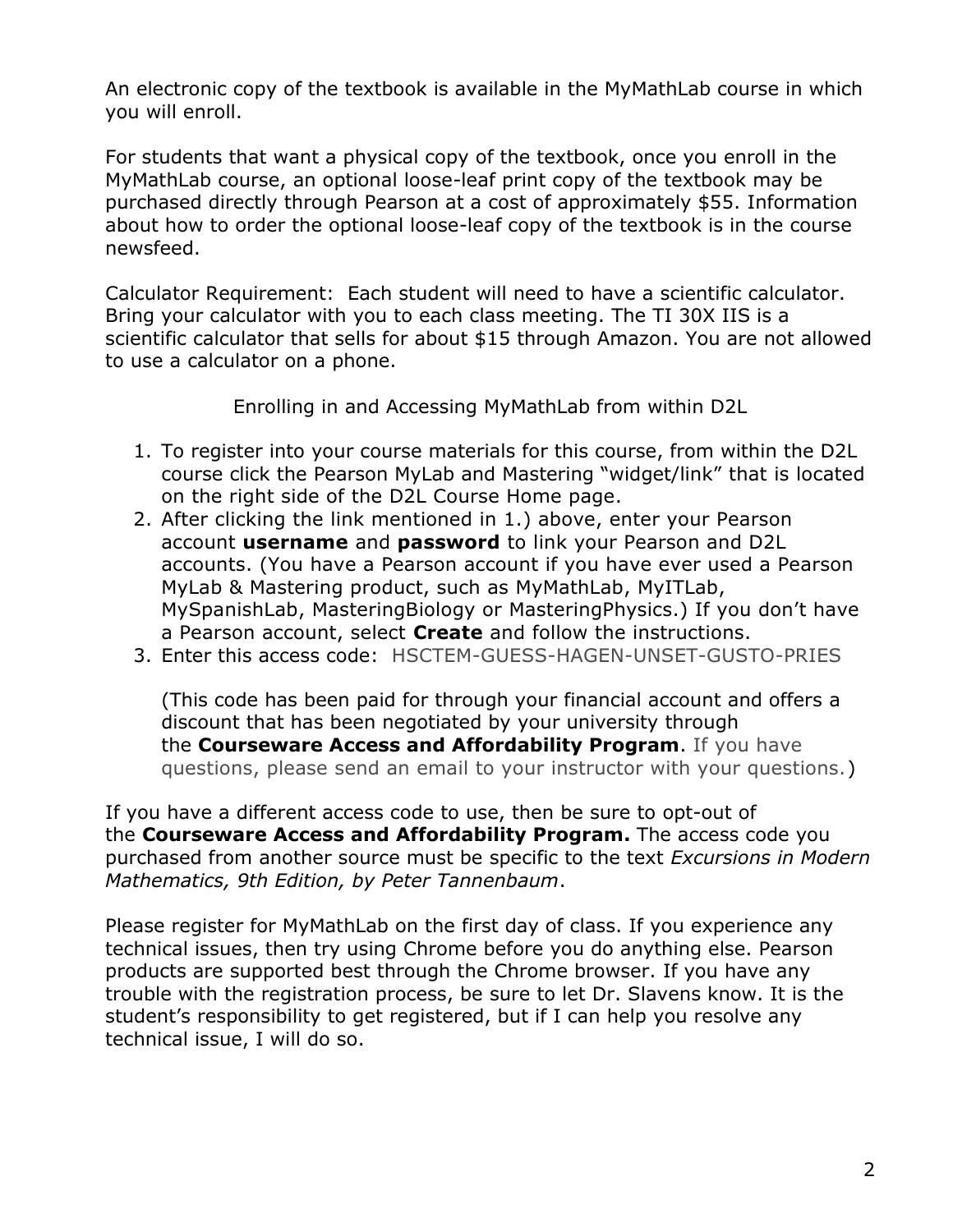### Grading

This course will be divided into three units. Your course grade will be computed as follows: Homework: 20% Quizzes: 20% Unit Exams: 60%

### Homework

Homework will be assigned using the MyLab system. Problems may be worked as many times as you like, so a perfect homework score should be attainable. Homework for each chapter will be due for 100% credit on the initial due date; you are encouraged to work on homework after each class period. Homework can be completed after the initial due date and before I have given any final quiz from a chapter for 75% credit. Problems within a homework assignment that are completed before the initial due date are awarded full credit. After I have completed a chapter and given my final quiz over material from a chapter, the assignments for that chapter will no longer be available to work for credit. Once an assignment becomes unavailable to work for credit, you may access it through the MyMathLab gradebook and work on problems within the assignment without changing your grade on the assignment.

Keep a homework notebook with completed work for each homework assignment. In your homework notebook, label each assignment with the MyMathLab assignment name. Within that assignment, label problems requiring work with their corresponding problem numbers. Always bring with you to class your homework notebook.

### Quizzes

Quizzes will be given in class over the course of the semester. Most will be announced ahead of time, but some may not be. No make-up quizzes will be given. A missed quiz will result in a grade of 0 on that quiz. Make-up quizzes will not be given for any reason, regardless of the reason for missing the quiz. If you are absent and if I have excused your absence, I may give you "no score" for the quiz instead of a score of 0. Excused absences generally require timely documentation of illness, personal emergency, or university approved activity. Scheduling a routine doctor appointment or other non-emergency type of appointment during class time does not constitute an excused absence. The first quiz will cover material from the syllabus and will be administered on D2L. A student who fails to take this quiz will receive a 0 for that quiz. You have until 11:59 pm on Tuesday, January 18, 2022, to complete the syllabus quiz. I will drop the lowest two quiz scores at the end of the semester. However, I will not drop any zeros given for academic dishonesty or for failure to take the syllabus quiz. Except for approved circumstances, a student may not leave the room once a quiz has begun.

### Exams

There will be three unit exams during the semester. Tentative exam dates are February 10 (Unit 1), March 10 (Unit 2 Pt 1), March 29 (Unit 2 Pt 2) and May 5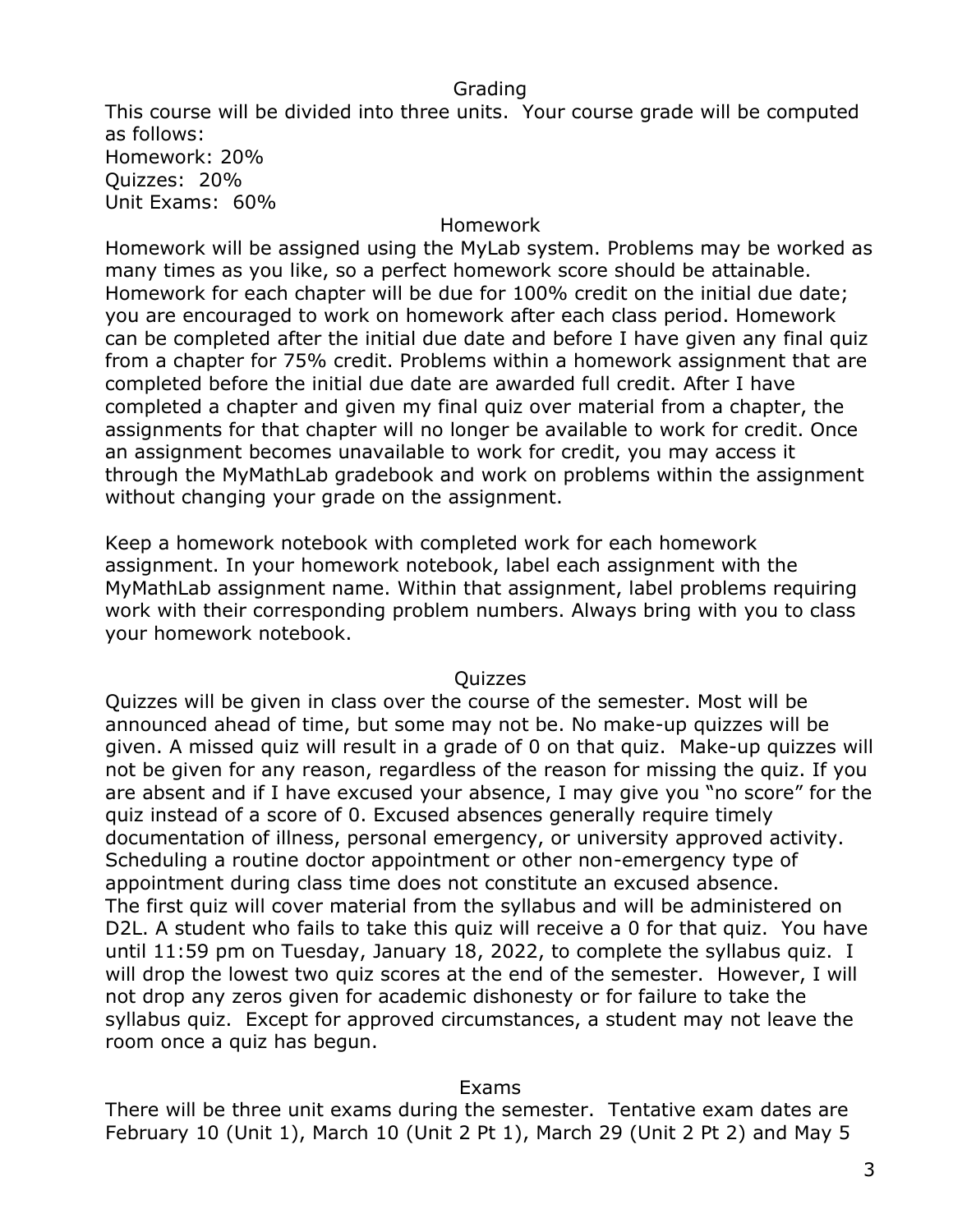(Unit 3) from 1 PM – 3PM. The exam on May  $5<sup>th</sup>$  is during the final exam period for this course. Except for approved circumstances, a student may not leave the room once an exam has begun.

Make-up exams are not generally given; however, such exams may be given for an absence that is a result of a documented medical or personal emergency. If an exam is going to be missed due to an approved university activity, the student should request to take the exam early. For missed exams, timely notification (for emergencies, on or before the scheduled day of the exam, and for approved university activities, a week prior to the scheduled day of the exam) is necessary to receive consideration to make up the exam or take the exam early. If a student misses an exam has not contacted me by 5:00 pm on the day of the exam, it will not be possible to make up a missed exam. No student will be allowed to make up more than one exam during the semester. No exams may be made up due to a student scheduling a vacation on a day when classes are in session.

# Desire-to-Learn (D2L)

You can log into [D2L](https://d2l.mwsu.edu/) through the MSU Homepage. On D2L I will post any announcements and reminders that I feel will be helpful as we go through the semester. I may post links to math videos that I assign you to watch. I will also post grades within D2L. Students are encouraged to download the BrightSpace Pulse App to access D2L without going to the MSU homepage.

# Academic Misconduct

Cheating on any work in this course will result in no credit for that work. Egregious or repeated incidents may result in more serious consequences, including a failing grade in the course, which may be permanent on your transcript, or dismissal from your academic program. All incidents of academic misconduct will be reported as specified in the MSU student handbook. University academic dishonesty policies can be found at: [https://msutexas.edu/student-life/\\_assets/files/handbook.pdf](https://msutexas.edu/student-life/_assets/files/handbook.pdf)

## Final Exam

There is no comprehensive final exam for this course. However, the Unit 3 test will be given during final exam week. The Unit 3 test is Thursday, May  $5<sup>th</sup>$ , 1 PM – 3 PM. The exam will be given in our regular classroom.

## Cell Phone Policy

Please turn these off or place on silent prior to the beginning of class. All cell phones must be put away or placed face down on the desk/table in front of you.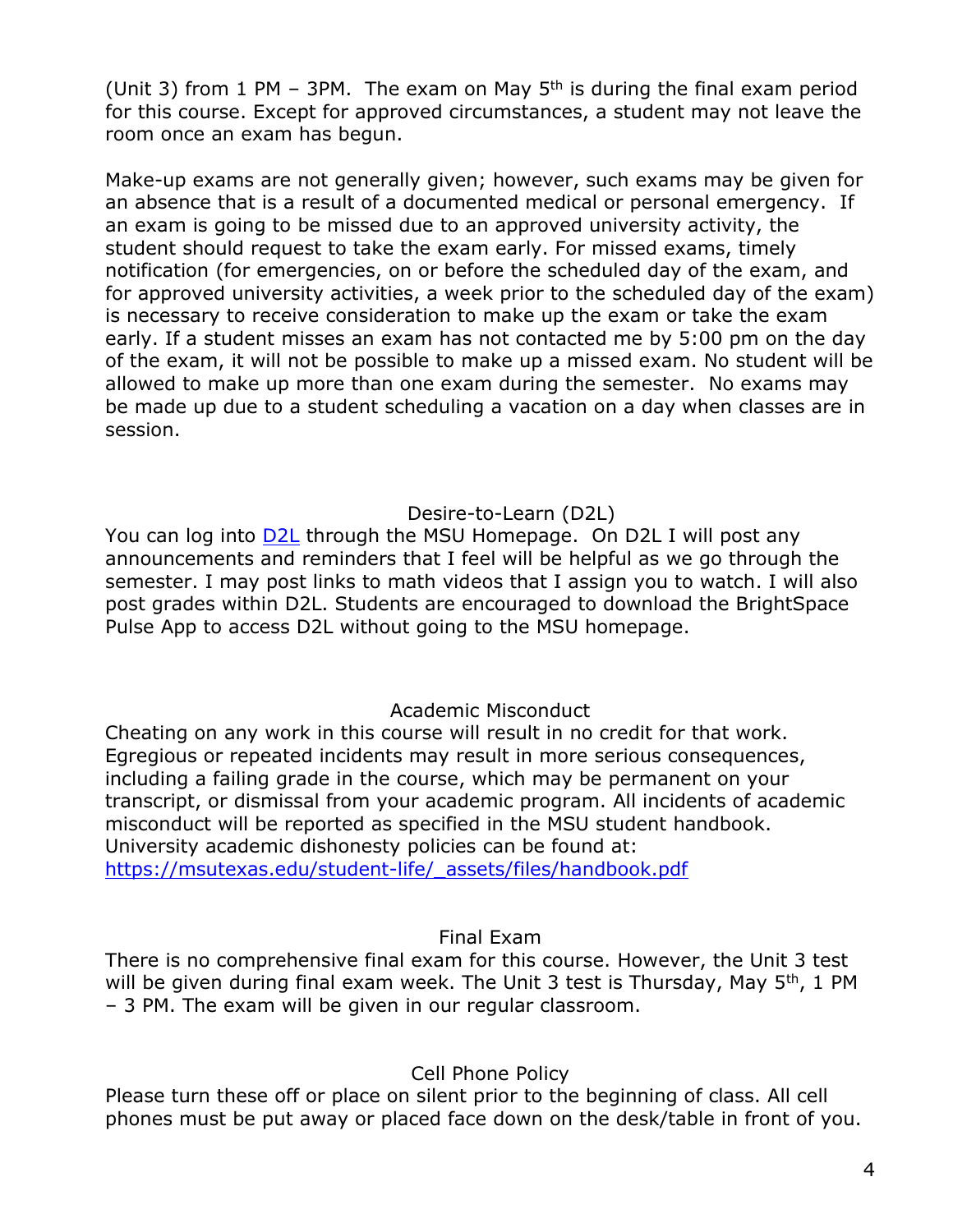Use of a cell phone or any other electronic device (including earbuds) during class may result in the student being counted as absent for the class period. Further violations of the cell phone policy may result in the student's dismissal from class. Using a cell phone during a test or quiz will result in one of the penalties listed under the academic misconduct policy given above.

# Punctuality and Attendance

Midwestern State University's Attendance Policy, which is contained in the MSU Student Handbook, states that students are expected to attend all meetings of the classes in which they are enrolled. Among other things, the policy covers the university's position on authorized absences, including who students should contact to inform faculty in cases of personal emergency or illness requiring hospitalization or prolonged absence. You may wish to review MSU's Class Attendance Policy within the Student Handbook.

Students should make every effort to arrive to class on time and remain for the entire class period. Arriving late and leaving early is a disruption to the instructors and to fellow students. Emergencies should not be regular occurrences. If you have a medical condition that warrants needing to leave class on a regular basis, please talk to the instructor and provide her with a doctor's note indicating such.

What you need to know about being absent from this class:

- 1. Any student who leaves class without the permission of the instructor is considered to be absent for the class period and any work submitted will not be graded.
- 2. Any student caught doing work for another class, or being physically present but not mentally present and engaged in class, may be asked to leave and will be counted absent.
- 3. A student who arrives more than five minutes late is considered absent.
- 4. A student who leaves during class and then returns will be counted absent after the second such occurrence.
- 5. Use of a cell phone or any other electronic device during class may result in the student being informed by email that this behavior is counted as an absence or may result in the student's dismissal from class.
- 6. A student who accumulates three absences may be instructor dropped from Math 1053 with a grade of F. In such cases, an email will be sent to the student using the student's email within D2L, notifying the student.
- 7. A student who is required to quarantine or self-isolation should email the professor to receive a copy of class notes. Absences accrued during quarantine will be considered as excused only if the student has gone through the proper channel of notifying the university.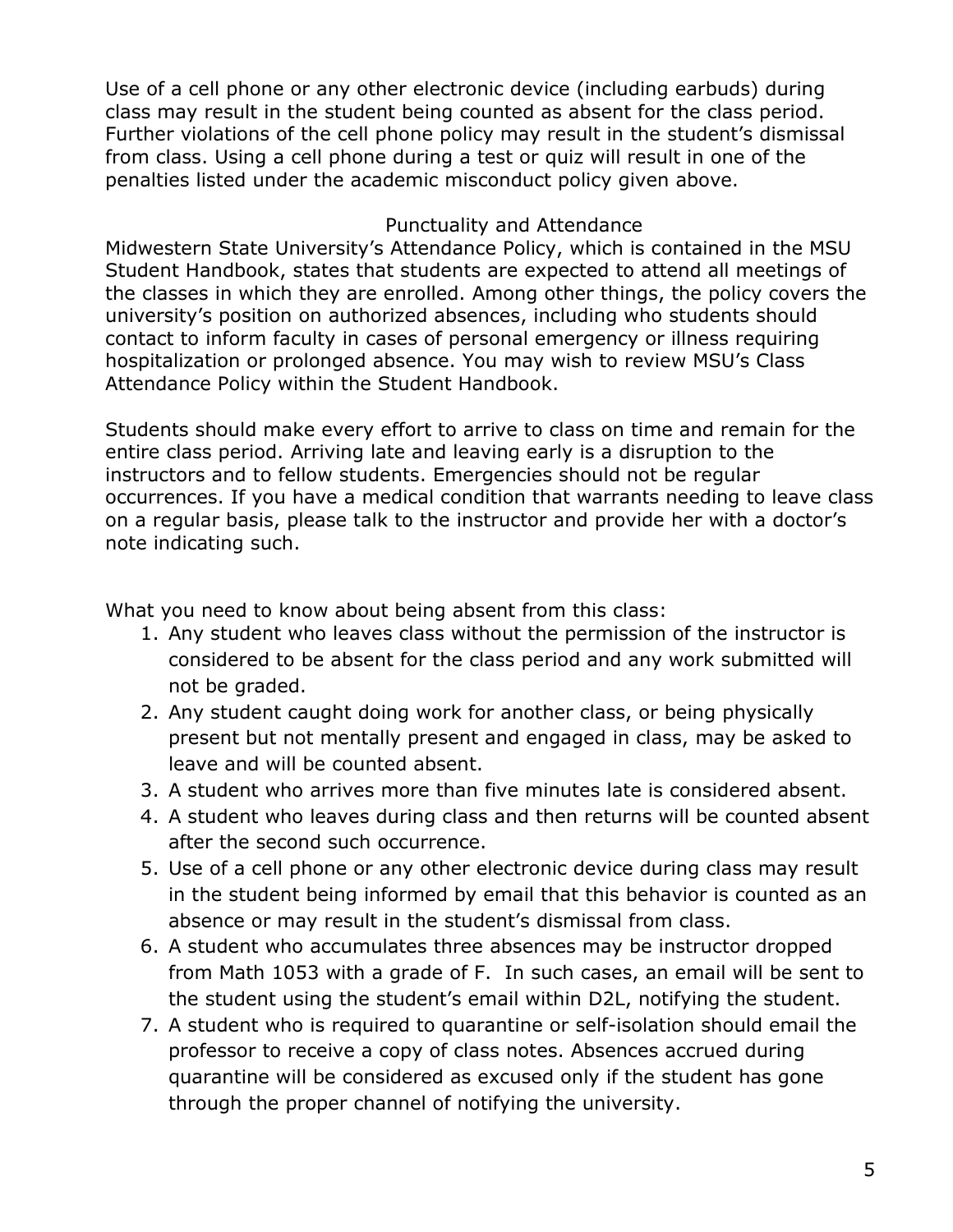## Computer Requirements

This class requires you to have access to a computer (with Internet access) to complete your homework assignments. It is your responsibility to have (or have access to) a working computer in this class. *Assignments are due by the due date, and personal computer technical difficulties will not be considered reason for the instructor to allow students extra time to submit assignments.* Computers are available on campus in various areas of the buildings as well as the Academic Success Center. **Your computer being down is not an excuse for missing a deadline!!** There are many places to access your homework! Our online homework can be accessed from any computer in the world which is connected to the internet. Contact your instructor immediately upon having computer trouble. If you have technical difficulties in the course, there is also a student tech support from Pearson available to you.

# **When you need help with this course, where can you go?**

- 1. To your professor
	- See your professor's office hours and related "note" on page one of this syllabus.
	- You should have with you both your notes and all of the related work that you have done over the topics you are seeking help with when attending an office hour for the purpose of getting help with course content.
- 2. To the *Tutoring and Academic Support Program* (*TASP*). TASP is located in Moffett Library and offers one-on-one tutoring in math as well as other courses. You can find out more about their services by visiting their office or searching *TASP* on the MSU website. TASP also offers a Math, Science, and Writing Homework Help Lounge Sunday through Thursday, 2:00 pm-9:00 pm. These services are free to students (included with the fees you have already paid) and are offered this semester starting January 18<sup>th</sup> and ending April 28<sup>th</sup>.